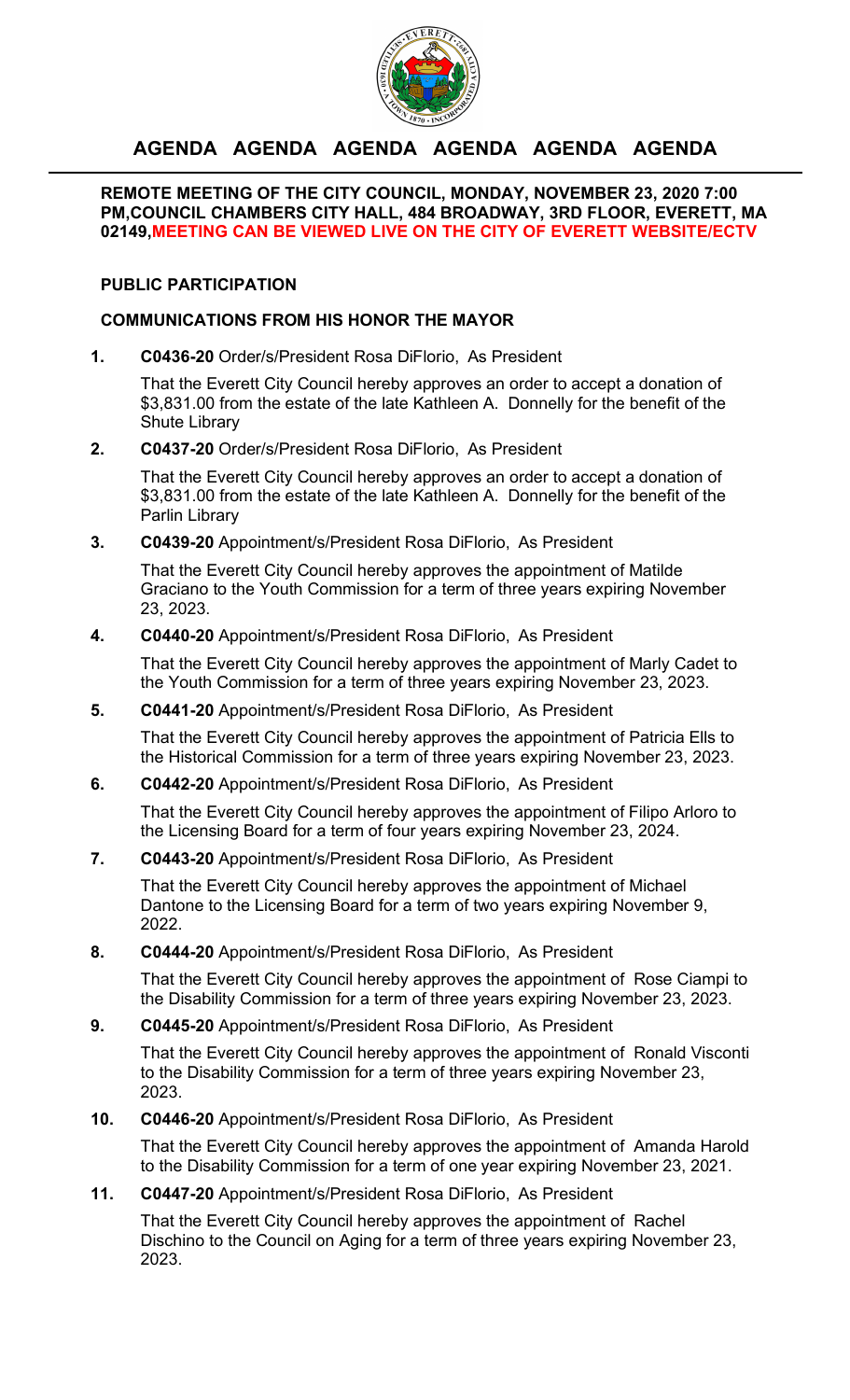**12. C0448-20** Appointment/s/President Rosa DiFlorio, As President That the Everett City Council hereby approves the appointment of Teresa Iannoco to the Council on Aging for a term of three years expiring November 23, 2023. **13. C0449-20** Appointment/s/President Rosa DiFlorio, As President That the Everett City Council hereby approves the appointment of Patricia Connors to the Council on Aging for a term of two years expiring November 9, 2022 **14. C0450-20** Appointment/s/President Rosa DiFlorio, As President That the Everett City Council hereby approves the appointment of Carol Garrett to the Council on Aging for a term of two years expiring November 9, 2022 **15. C0451-20** Appointment/s/President Rosa DiFlorio, As President That the Everett City Council hereby approves the appointment of Shayanne Rangel to the Planning Board or a term of three years expiring November 23, 2023 **16. C0452-20** Appointment/s/President Rosa DiFlorio, As President That the Everett City Council hereby approves the appointment of Dr. Sean Connolly to Board of health or a term of three years expiring November 23, 2023 **17. C0453-20** Appointment/s/President Rosa DiFlorio, As President That the Everett City Council hereby approves the appointment of Melissa Massau to Board of health or a term of three years expiring November 23, 2023 **18. C0454-20** Appointment/s/President Rosa DiFlorio, As President That the Everett City Council hereby approves the appointment of Joan LaVecchio to Board of health or a term of three years expiring November 23, 2023 **19. C0455-20** Appointment/s/President Rosa DiFlorio, As President That the Everett City Council hereby approves the appointment of Ronald Keohan to Board of Assessors for a term of three years expiring November 23, 2023 **20. C0456-20** Appointment/s/President Rosa DiFlorio, As President That the Everett City Council hereby approves the appointment of Carl Colson to Conservation Commission for a term of three years expiring November 23, 2023 **21. C0457-20** Order/s/President Rosa DiFlorio, As President That the Everett City Council hereby approves the 15-year Ameresco Energy saving contract **22. C0458-20** Order/s/President Rosa DiFlorio, As President That the Everett City Council hereby approves the appropriation of \$1,901,803 for the purpose of paying the costs of energy efficiency improvements to various Cityowned buildings **COMMITTEE REPORTS COMMITTEE ON GOVERNMENT OPERATIONS, PUBLIC SAFETY & PUBLIC SERVICE 23. C0384-20** Resolution/s/Councilor Stephanie Martins That Deb Fallon from Portal To Hope be present at next meeting to provide an update on the state of domestic violence in the City of Everett and how to provide support to the program and survivors. **COMMITTEE RECOMMENDED TO REFER BACK TO SPONSOR 24. C0399-20** Resolution/s/Councilor Ward 6 Michael J. McLaughlin That the Human Resources Director appear at the next Government Operations meeting to discuss a variety of topics regarding city employees. **COMMITTEE RECOMMENDED TO REFER BACK TO SPONSOR**

#### $2|P$ age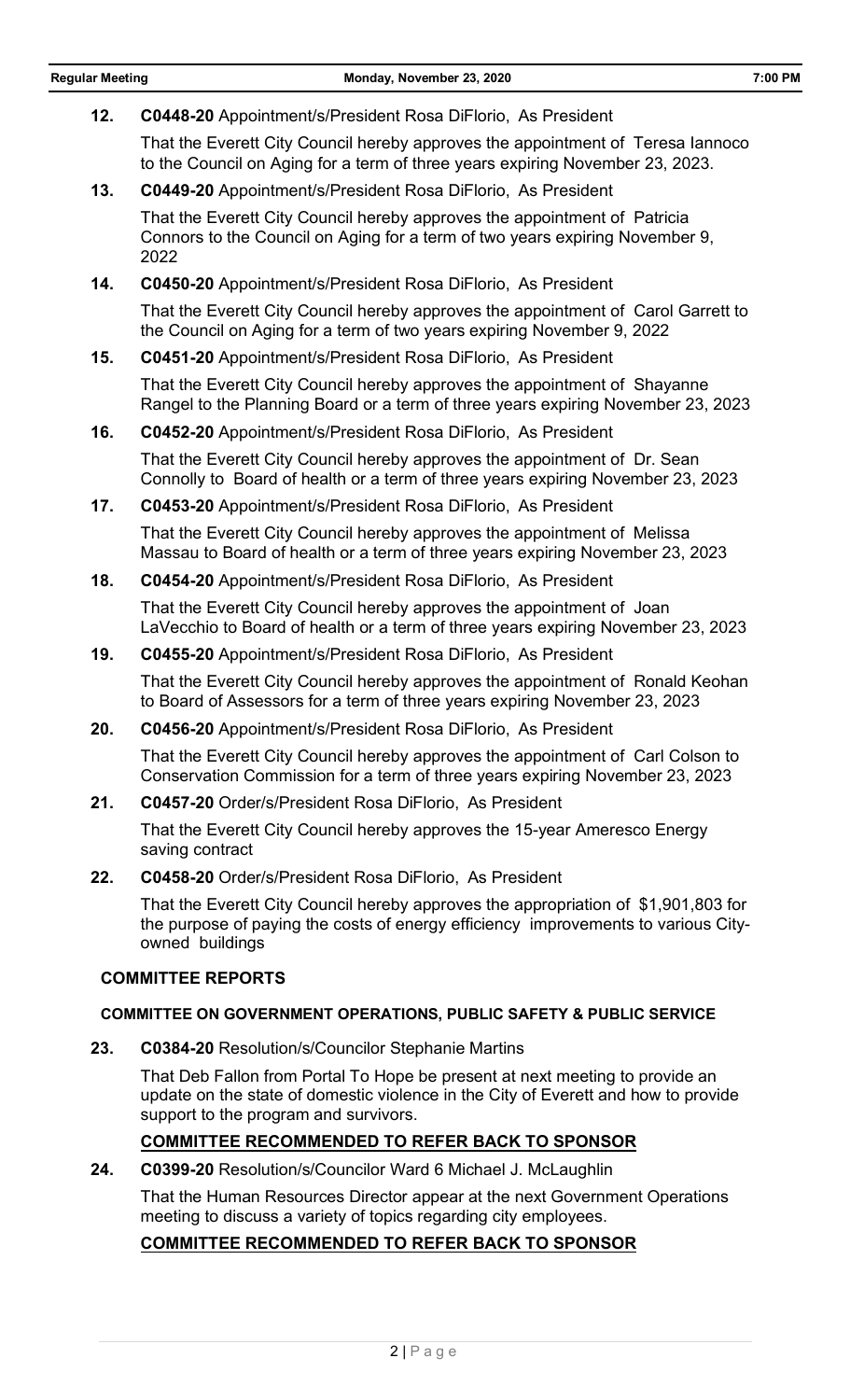#### **25. C0396-20** Resolution/s/Councilor Peter A. Napolitano

That Jay Monty appear at the next Government Ops meeting to explain how the Shared Street test program works and why residents were not notified in advance of implementation.

#### **COMMITTEE RECOMMENDED TO REFER BACK TO SPONSOR**

#### **COMMITTEE OF THE WHOLE**

**26. C0416-20** Resolution/s/President Rosa DiFlorio

That the CFO Eric Demas appear at the next meeting to explain Everett's plan to obtain funds to provide emergency rental and mortgage assistance to tenants and homeowners.

#### **COMMITTEE ON COMMUNITY & BUSINESS DEVELOPMENT**

**27. C0405-20** Petition/s/President Rosa DiFlorio, As President

That the Everett City Council hereby approves a auto repair license for Woodlawn Auto Service at 3 Woodlawn Ave.

#### **UNFINISHED BUSINESS**

**28. C0410-20** Resolution/s/Councilor Peter A. Napolitano

That the Everett Police monitor traffic on Elm Street in the vicinity of Woodlawn Cemetery, as well as Bryant & Rich St, due to reports from residents of excessive speeding.

#### **29. C0409-20** Resolution/s/Councilman Michael K. Marchese

That Sergeant Gaff, of the Traffic Commission appear at the next meeting to discuss parking ordinances and parking fees that need to be updated.

#### **30. C0395-20** Resolution/s/Councilor Wayne A. Matewsky

That the Liquor Licensing Board consider waiving or reducing license renewal fees for the year 2021 for businesses affected by Covid-19

#### **31. C0372-20** Resolution/s/Councilor Ward 1 Fred Capone

That the Administration update the Council as to the Wehner Park project, including the scope of remaining work, anticipated completion date, total expense to date and total anticipated expense.

### **32. C0371-20** Resolution/s/Councilor Ward 1 Fred Capone

That the Mayor provide the names of all employees along with their job titles, broken down by department, that have been laid off during or after FY 2020 and the current status as to each individual.

#### **33. C0272-20** Ordinance/s/Councilor Stephanie Martins

Review Animal Control ordinance to add section about Pest Control and setting traps outside for squirrels and raccoons. Due to high temperatures in the summer, trapped animals must be removed in a humane manner before the end of the day or a fee will be assessed to the pest control company.

#### **34. C0005-20** Order/s/Councilor Wayne A. Matewsky/Rosa DiFlorio as President

. That the Everett City Council hereby amends the City of Everett Home Rule Charter amending subsections of Charter Sections 2,4,7& 8, in regards to City Council, School Committee, & the Mayor

**35. C0265-20** Ordinance/s/President Rosa DiFlorio, As President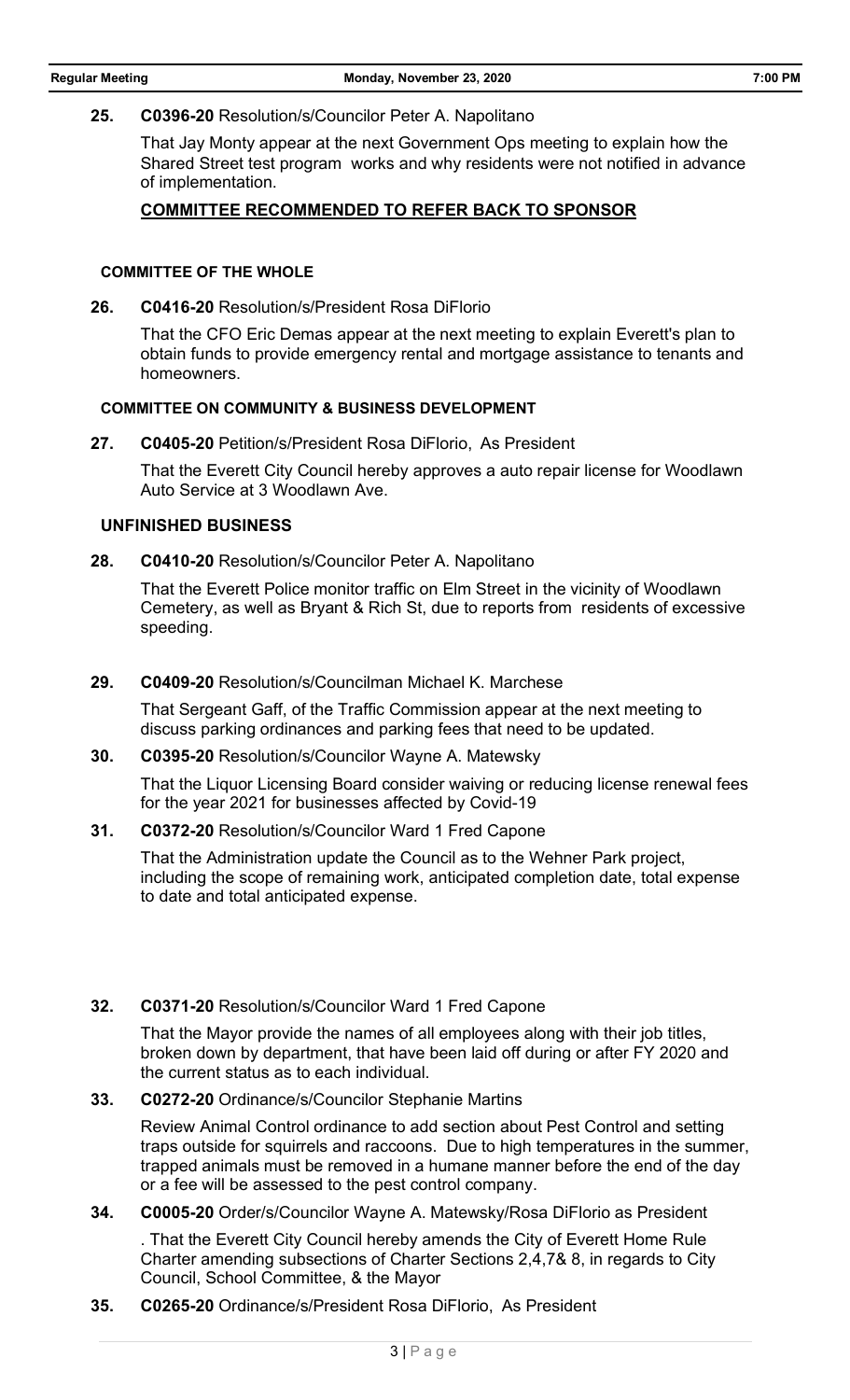City of Everett Zoning Ordinance Section 38 of Appendix "A" "Housing Production Conversion Ordinance" to provide for the creation of new housing units within existing structures. To promote the public safety and wellbeing of the occupants and neighborhood. To provide zoning and parking incentives to property owners desiring to increase the number of dwelling units within the same structure with no increase to floor area ratio.

#### **NEW BUSINESS**

**36. C0408-20** Order/s/President Rosa DiFlorio, As President

Executive Session pursuant to G.L. 30A, s. 21 (a)(3) To discuss strategy with respect to litigation known as Cellco Partnership d/b/a Verizon Wireless v. The City of Everett et al., D. Mass. C.A. No. 20-CV011282, if an open meeting may have a detrimental effect on City's and City Council's litigating position as declared by the Chair

**37. C0431-20** Ordinance/s/President Rosa DiFlorio, As President

That the Everett City Council hereby amends the zoning ordinance as follows: Section 18-149 Citywide Resident Sticker Program

**38. C0433-20** Ordinance/s/Councilor Gerly Adrien

An ordinance to establish the Housing Stability Notification Act

**39. C0434-20** Ordinance/s/Councilor Gerly Adrien

That the Everett City Council hereby approves the following Snow Removal Ordinance with amendments

**40. C0428-20** Resolution/s/Councilor Ward 6 Michael J. McLaughlin

That the City Clerk begin the hiring process for a new Assistant City Clerk at the first meeting in December in anticipation of the current Assistant City Clerk's retirement to ensure a smooth transition in this critical position for our community

**41. C0429-20** Resolution/s/Councilor Ward 6 Michael J. McLaughlin

That the CFO give a full detailed break down of all cares act funding that has been requested and received since March of 2020, & for all e-mail's between all departments including the School Department and the CFO around any discussion on funding related to the Covid-19 pandemic cost.

**42. C0426-20** Resolution/s/Councilor Ward 6 Michael J. McLaughlin

President of the City Council and Clerk of Committees to work together to create a structure of uniform for committee meetings that all will start at 6:30pm

**43. C0438-20** Resolution/s/Councilor Ward 6 Michael J. McLaughlin

That the Communications Director appear to discuss the process that has been in place surrounding the recording of the video taping of the City Council meeting of October 26th, and an update on the investigation surrounding it.

**44. C0432-20** Resolution/s/Councilor Gerly Adrien

The City Council, in support of the favorable vote of the School Committee, requests the sum of \$471,140 be transferred and appropriated from the Budgetary Fund Balance (Free Cash) to the applicable School Department line items. The requested amount is the school district's PPE and chromebook reimbursement through FEMA and the CARES Act.

**45. C0430-20** Resolution/s/Councilor Ward 6 Michael J. McLaughlin

That the CFO and Superintendent of schools and property owner of the Devens School to appear at the next Ways and Means Committee meeting to discuss in